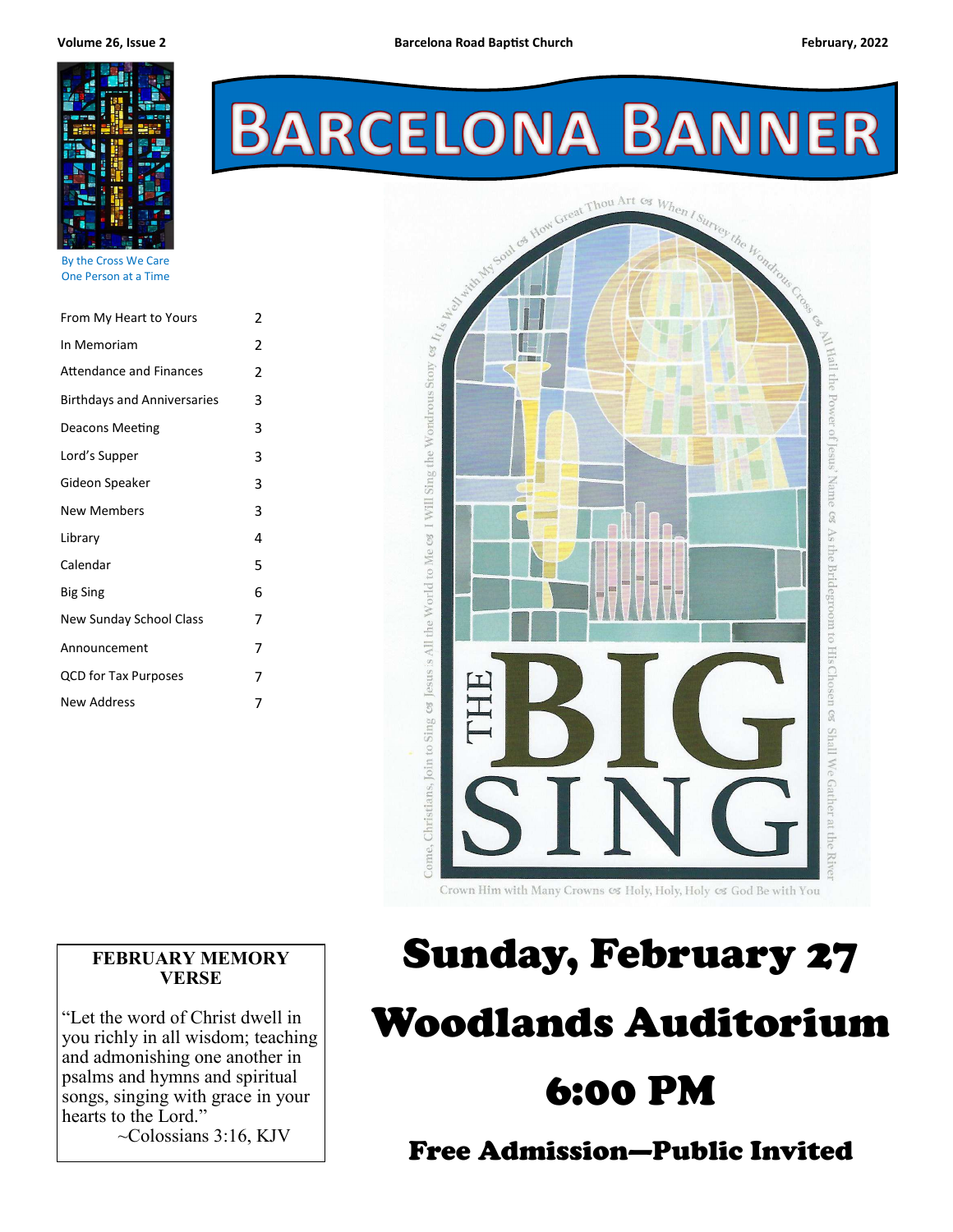#### **Volume 26, Issue 2-February Channel Barcelona Road Baptist Church Church Page 2 <b>Page 2 Page 2**

#### **From My Heart to yours:**

**Picture two people standing on the steps leading up to a tall building. One person is on the top step, looking down, while the other has just begun** 



**the ascent standing on the first step, looking up. The person on the top boasts, "Look at me. I am higher than you!"** 

**Now, consider a third person on the roof of the tall building, looking down. What does that person see? That person sees two people on the steps below. From his perspective, it makes little or no difference that one person is a few steps higher than the other. That person is much higher than both of them!** 

**What is the point of the story? God calls us as believers to grow in spiritual maturity. We are to "press toward the mark for the prize of the high calling of God in Christ Jesus" (Philippians 3:14). Our standard for spiritual maturity is not that we are more advanced in**  our Christian walk than others around us. Such a com**parison leads to spiritual pride or arrogance. Rather,**  our goal is to be like Christ. Growth in Christian maturity is a process that lasts a lifetime.

**Years ago, Jackie and I were members of a spiritual growth group. In one session, the leader had each of us turn to the person next to us, look them in the eyes, and say, "I am in the process of becoming, will you help me?" We are all in the process of becoming, and we do need the help of others, and most certainly the Lord's help.** 

**Take a spiritual inventory. Do you know more about God's Word than you did last week? Do you have a plan for daily Bible study? The Bible is our guide book for what to believe and how to live.** 

**How is your prayer life? Jesus reminded us that we "ought always to pray, and not to faint" (Luke 18:1). Paul urged that we "pray without ceasing" (1 Thessa**lonians 5:17). Prayer is simply conversation with God.

**How are you handling sin in your life? God tells us that "if we confess our sins, he is faithful and just to forgive us our sins, and to cleanse us from all unrighteousness" (1 John 1:9). Confession and cleansing take place on a daily basis.** 

**Does your life reflect the fruit of the Spirit, "love, joy,**  peace, patience, kindness, goodness, faithfulness, gentleness, and self-control"? (See Galatians 5:22-23). Are these qualities evident in your relationships with **others? At home? In the work place? At church?** 

**Have you shared your faith with another person lately? We are all called to be witnesses (Acts 1:8). The**  most effective testimony is telling others what Christ **has done for us.** 

**We are to strive toward a spiritual maturity that be**fits our heavenly citizenship (Philippians 3:20). We **recognize that we are pilgrims on our way to heaven.** 

**I love the story about the aging former president, John Quincy Adams. He had been ill all winter. One spring morning he was out for a walk with a cane in each hand. A friend greeted him, "Good morning.**  How is John Adams today?" The grand old Christian **statesman replied with a feeble voice, "Well, sir, if you are asking about the house John Adams lives in, the house is not in very good shape. The window lights are broken out, the old roof is tumbling in, and**  the foundation is so tottery that every wind causes it **to tremble. Sir, I expect the tenant will be moving out soon." Then straightening himself on his canes, he threw back his head and almost shouted, "But, sir, if you are asking about John Adams himself, John Adams is all right. And John Adams will be all right a thousand years from now." As believers we live in**  anticipation of the fulfillment of God's redemptive **purpose.** 

**In these days when Covid has returned with fury, let us remember to pray for one another and encourage one another. Also, remember the needs of our church in your giving to the Lord's work.** 

> **Your Pastor, Jon Stubblefield**



#### **Attendance & Finances**

|          | <b>S.S.</b> | Sun. | Wed.              |
|----------|-------------|------|-------------------|
| 12/05/21 | 86          | 119  | 69                |
| 12/12/21 | 102         | 135  | 101               |
| 12/19/21 | 88          | 113  | $\hspace{0.05cm}$ |
| 12/26/21 | 81          | 118  | —                 |

 **DECEMBER BUDGET RECEIPTS: \$54,143.59**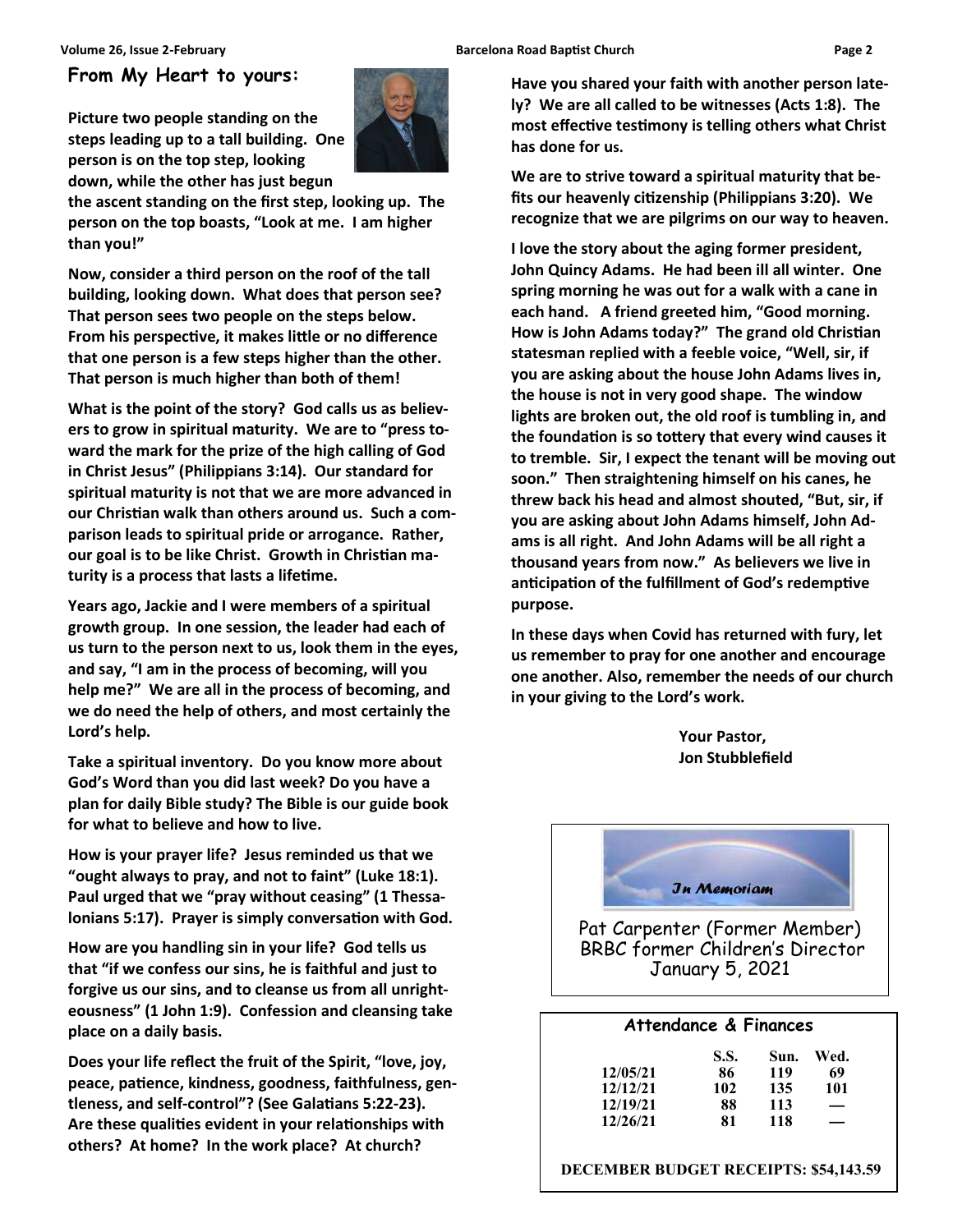



- —Connie Harlan
- —Jimmy Payne
- —Bill Cunningham
- —Charlotte Rogers
- —Rose Poindexter
- —Russell Lawson
- —Taryn Anderson
- —Lois Hamilton
- —Jerry Hanchey
- —Ruth Manweiler
- —Jean Boland
- —Madison Kraus
- —Xander Hale
- —Willard Zeiser
- —Bob Hartsell
- —Doug Allen



- —Bob Auvenshine and Kay Dierks
- —Irey and Gwen Dallas
- —Tom and Sharon Hensley
- —Dan and Anne Iley
- —Wendell and Carolyn Moffitt
- —Tony and Carolyn Gaston



### **FEBRUARY 1, 6:00 PM CONFERENCE ROOM**



### **LORD'S SUPPER CELEBRATED SUNDAY, FEBRUARY 13**



**Sunday, February 20** 

Jim Broadhurst will be our guest speaker during the morning worship service. An offering to aid the Gideons will be taken.

WE WELCOME Wendell and Norma Hayden as new members. Due to timing of publication of the Banner, an article welcoming them will be in next month's issue.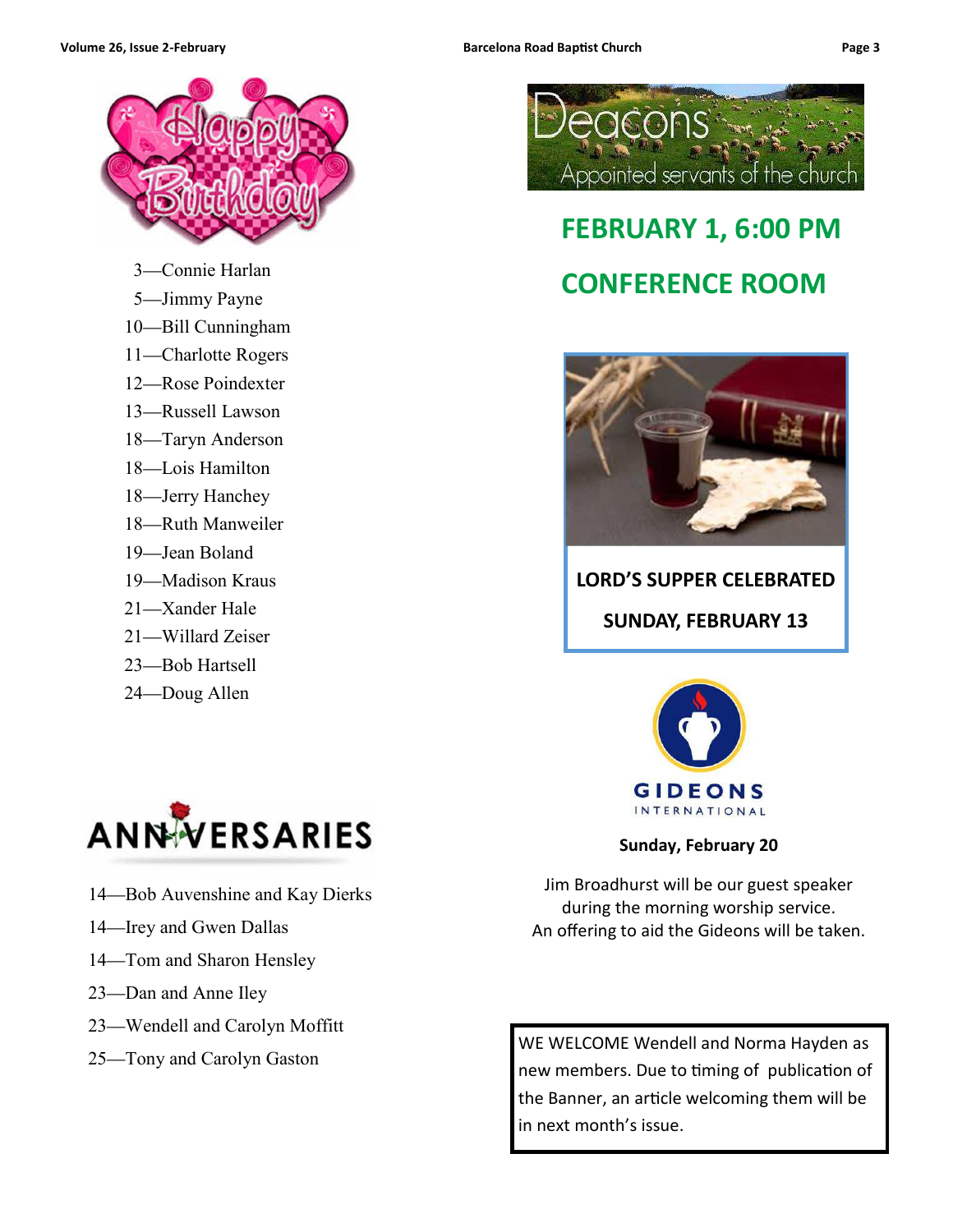

Happy Valentine's Day!

**"**But God demonstrates his own love for us in this: While we were still sinners, Christ died for us." – Romans 5:8

#### **Playing for More – Trust Beyond What You Can See** – by Case Keenum.

"Am I a football player who happens to be a Christian?" Case writes, "No, I'm a Christian who happens to be a football player." Throughout his story, Case will explain how being a Christian helped him navigate the winding path to success. No matter what obstacle has been placed in front of him, Case believes God has a plan for him. That's why he plays football and that's why he's writing this book: To glorify God and to help others who face adversity in their everyday life.

**Unlocked** – Karen Kingsbury - Holden Harris is an eighteen-year-old locked in a prison of autism. Despite his quiet ways and quirky behaviors, Holden is very happy and socially normal-- on the inside, in a private world all his own. In reality, he is bullied at school by kids who only see that he is very different. Ella Reynolds is part of the 'in' crowd. A cheerleader and star of the high school drama production, her life seems perfect. When she catches Holden listening to her rehearse for the school play, she is drawn to him ... the way he is drawn to the music. Then, Ella makes a dramatic discovery---she and Holden were best friends as children. Ella believes miracles can happen in the unlikeliest places, and that just maybe an entire community might celebrate from the sidelines.

#### **Daughters of the Mayflower series:**

The Mayflower Bride (Book 1) – Kimberley Woodhouse - Mary Elizabeth Chapman boards the *Speedwell* in 1620 as a Separatist seeking a better life in the New World. William Lytton embarks on the *Mayflower* as a carpenter looking for opportunities to succeed—and he may have found one when a man from the Virginia Company offers William a hefty sum to keep a stealth eye on company interests in the new colony. The season is far too late for good sailing and storms rage, but reaching land is no better as food is scarce and the people are weak. Will Mary Elizabeth survive to face the spring planting and unknown natives? Will William be branded a traitor and expelled?

The Pirate Bride (Book 2) – Kathleen Y'Barbo - The last time New Orleans attorney Jean-Luc Valmont saw Maribel Cordoba, a Spanish nobleman's daughter, she was an eleven-year-old orphan perched in the riggings of his privateering vessel proving herself as the best lookout on his crew, until the day his infamy caught up with them all, and innocent lives were lost. Unsure why he survived but vowing to make something of the chance he was given, Jean-Luc has buried his past life so deep that no living person will ever find it—until a very much alive and very grown up Maribel Cordoba arrives on his doorstep and threatens all he now holds dear.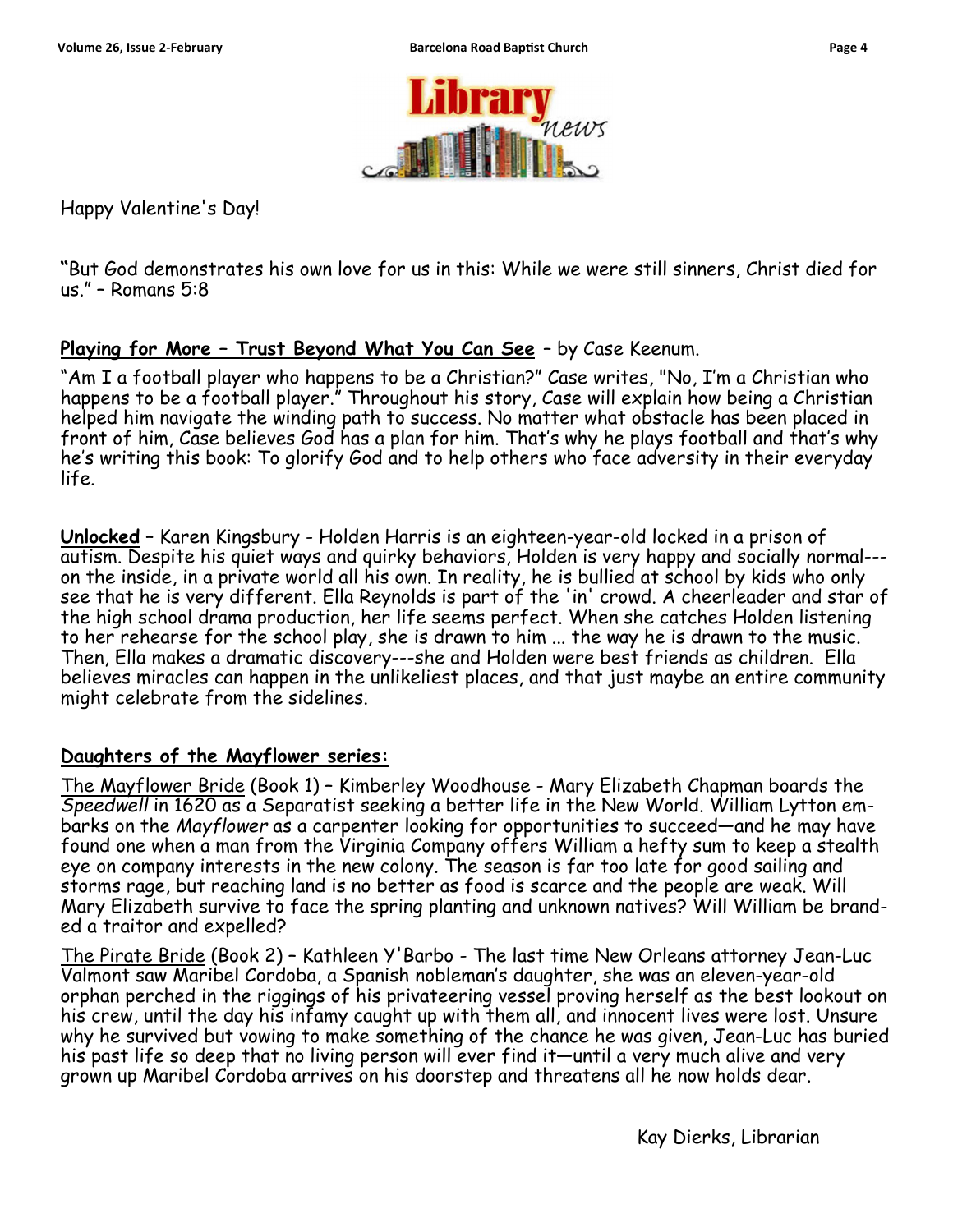

| Sun                                                                                                              | Mon                                                                 | Tue                                                 | Wed                                                                                                                   | Thu            | Fri            | Sat |  |
|------------------------------------------------------------------------------------------------------------------|---------------------------------------------------------------------|-----------------------------------------------------|-----------------------------------------------------------------------------------------------------------------------|----------------|----------------|-----|--|
|                                                                                                                  |                                                                     | 10:00 Ladies Bible<br>Study<br>6:00 Deacons Meeting | 2<br>1:15 Staff Meeting<br>3:30 Children/Youth<br>6:00 Prayer Service<br>6:50 Choir Reh.                              | $\overline{3}$ | $\overline{4}$ | 5   |  |
| 6<br>9:30 Sunday School<br>10:30 Worship Service                                                                 | $\tau$<br>4:00 Handbell<br>Practice                                 | 8<br>10:00 Ladies Bible<br>Study                    | 9<br>1:15 Staff Meeting<br>3:30 Children/Youth<br>5:00 Finance Comm.<br>6:00 Prayer Service<br>6:50 Choir Reh.        | 10             | 11             | 12  |  |
| 13<br>9:30 Sunday School<br>10:30 Worship Service/<br>Lord's Supper                                              | 14<br><b>VALENTINE'S</b><br><b>DAY</b><br>4:00 Handbell<br>Practice | 15<br>10:00 Ladies Bible<br>Study                   | 16<br>1:15 Staff Meeting<br>3:30 Children/Youth<br>5:00 Church Council<br>6:00 Prayer Service<br>6:50 Choir Reh.      | 17             | 18             | 19  |  |
| 20<br>9:30 Sunday School<br>10:30 Worship Service/<br>Gideon Speaker                                             | 21<br>PRESIDENTS'<br><b>DAY</b><br>4:00 Handbell<br>Practice        | 22<br>10:00 Ladies Bible<br>Study                   | 23<br>1:15 Staff Meeting<br>3:30 Children/Youth<br>6:00 Prayer Service/<br><b>Business Meeting</b><br>6:50 Choir Reh. | 24             | 25             | 26  |  |
| $27\,$<br>9:30 Sunday School<br>10:30 Worship Service<br>6:00 "Big Sing" program-<br><b>Woodlands Auditorium</b> | 28<br>4:00 Handbell<br>Practice                                     |                                                     |                                                                                                                       |                |                |     |  |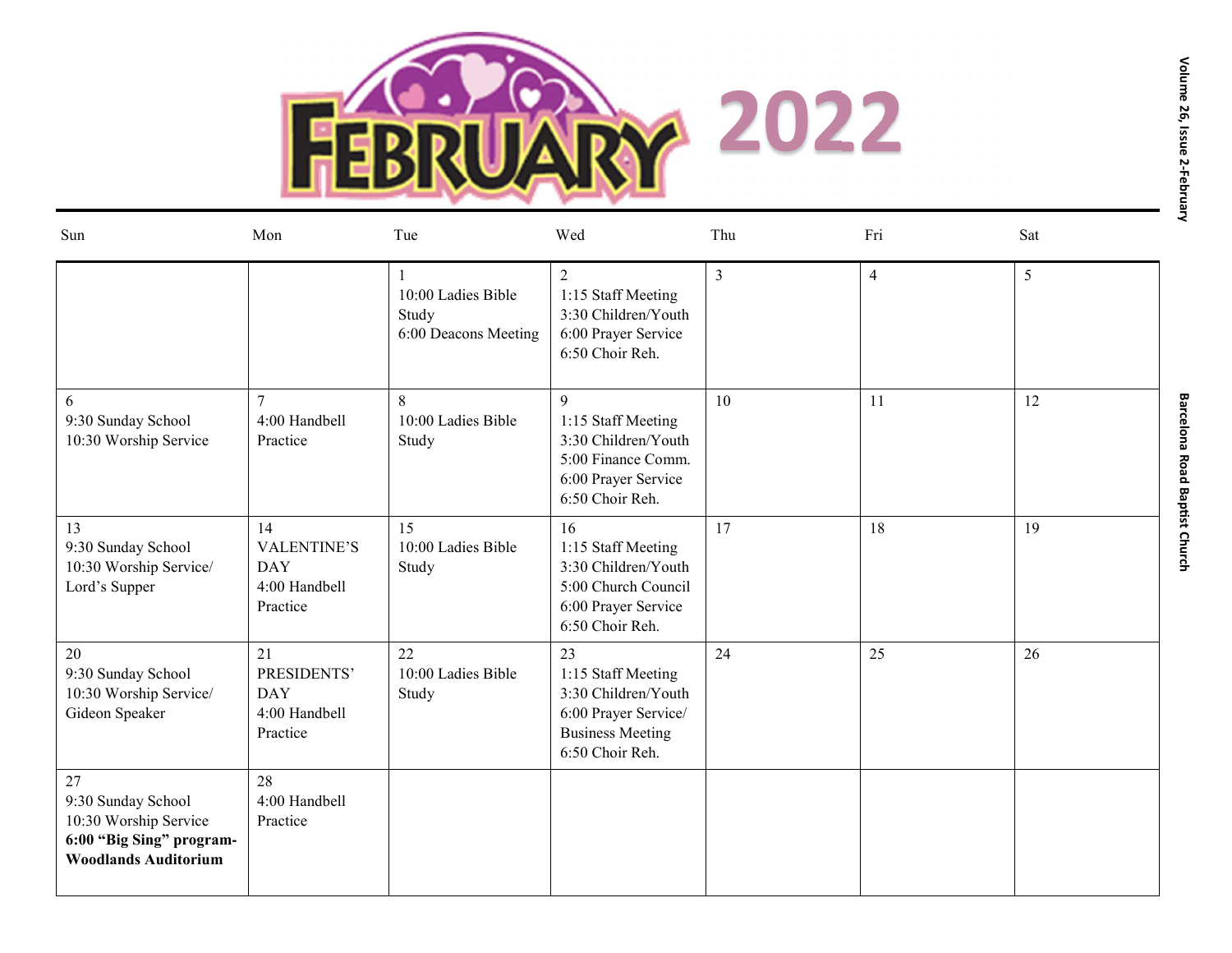



Our first "Big Sing, a Festival of Hymns", will take place Sunday, February 27, in the Woodlands Auditorium. The chorus will rehearse at 3:30 and is comprised of singers from many congregations both inside and outside Hot Springs Village. Doors open at 5:00 for the public and the festival begins at 6:00. This is a free event open to the public.

The Big Sing has a bit of history — originating in England — starting in the local congregations and ending with five thousand in the audience joining the 800 member chorus with full orchestra. I was privileged to attend some years ago and it was as close to the music of heaven as I could imagine.

We won't have quite the resources of Royal Albert Hall, but we do expect a chorus of 200 and, with your help, a full house in the Woodlands Auditorium.

How The Big Sing (in America) came to be began with the rich hymn festivals I participated in during my years on the seminary faculties in both New Orleans and Fort Worth. And my love for rich, vibrant hymn singing was further enhanced by the extraordinary church music weeks held at our Ridgecrest and Glorieta Conference Centers.

Then, some years ago, I was asked to plan a Big Sing for the organist at my home church in Louisiana. She had been my teacher and the church was celebrating her  $50<sup>th</sup>$  anniversary. We had a year to plan and invited singers from within a 100 mile radius to join us. It was such great fun to have 300 singers show up for rehearsal — the choir filled half the church! And the opening strains of our first hymn, "Come, Christians, Join to Sing" were heart stirring.

We have invited dozens of churches to send singers. The response has been strong. Additionally, we are encouraging only those who have had the vaccinations to participate.

So what can you do? You may wish to sing in the chorus and can get everything you need by email. Request the "Choir Folder" by sending your request to **Harlan5113@att.net**.

Or you may wish to participate as an audience member. Simply show up and the program you receive will have all of the music for the evening. It is our hope that you will leave The Big Sing with a smile on your face and a song in your heart.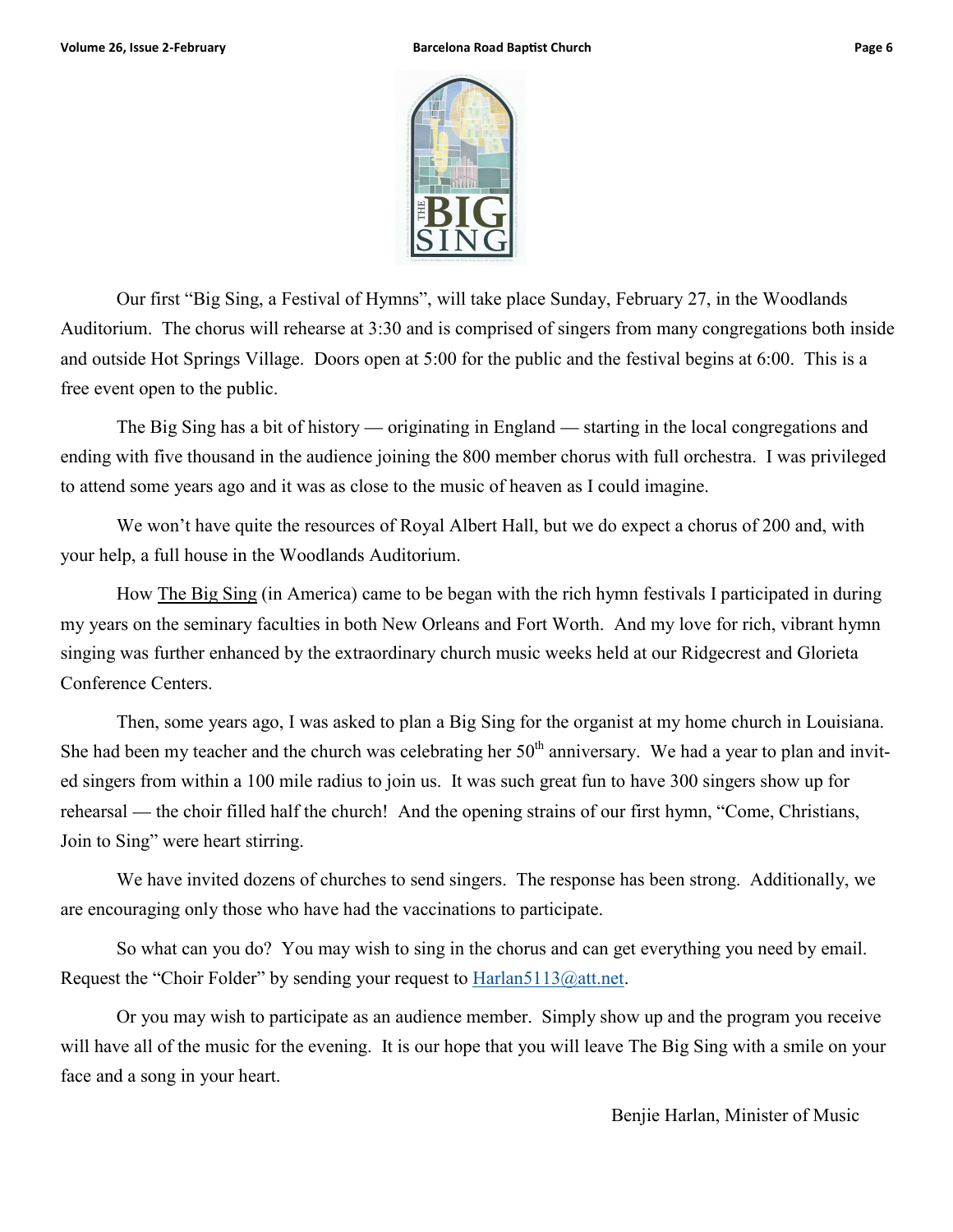

 The more accurate heading would be "Reorganized Sunday School Class". The Agape Sunday School Class is restructuring with Doug Allen as the teacher, assisted by Grady Waggoner. They will be assisted by their wives Marsha and Linda. Initially, Grady and Linda will not be able to attend the class.

 Doug has a background as a lawyer, a judge and a preacher. He is a graduate of New Orleans Baptist Theological Seminary. Doug and Marsha have served churches in Louisiana, Texas, Colorado and Montana. They bought a home in the Village a few years ago and plan to spend their retirement years here.

 Doug and Grady both have roots in and around Winfield, Louisiana, where Minister of Music Benjie Harlan is from.

 The class begins February 6 and will meet in the old Conference Room near the former church offices. For more information, feel free to call Doug and Marsha, 318-267- 9250 or Grady and Linda, 972-754-6255.

If you are do not attend a class at the present time, you will be blessed if you decide to be a part of this class.



Associate Pastor Willard Zeiser no longer has a land line telephone. He can be reached on his cell phone at 501-837-3626.



#### **IT'S TAX TIME AGAIN!**

A qualified charitable distribution (QCD) is a distribution made directly by the trustee of your individual retirement arrangement (IRA), other than SEP or SIMPLE IRA, to an organization eligible to receive tax -deduction contributions.

You must be at least age 70.5 when the distribution is made.

You must have the same type of acknowledgment of your contribution that you would need to claim a deduction for a charitable contribution.

The maximum annual exclusion for QCDs is \$100,000. If you file a joint return, your spouse also can have a QCD and exclude up to \$100,000.

A QCD will count towards your required minimum distribution.

If all the requirements are met, a QCD is nontaxable, but you can't claim a charitable contribu tion deduction for a QCD.

The donations can be annually or monthly and for the Budget or a Designated Account.

For more information contact your accountant or the church office.

James and Sharon Roberts have moved. Their contact information is: sroberts1954@hotmail.com, 979-525-1566 and jroberts1952 @hotmail.com, 979-525-1565. Mailing address is 2401 Westinghouse Rd. Apt #2200, Georgetown, TX 78626